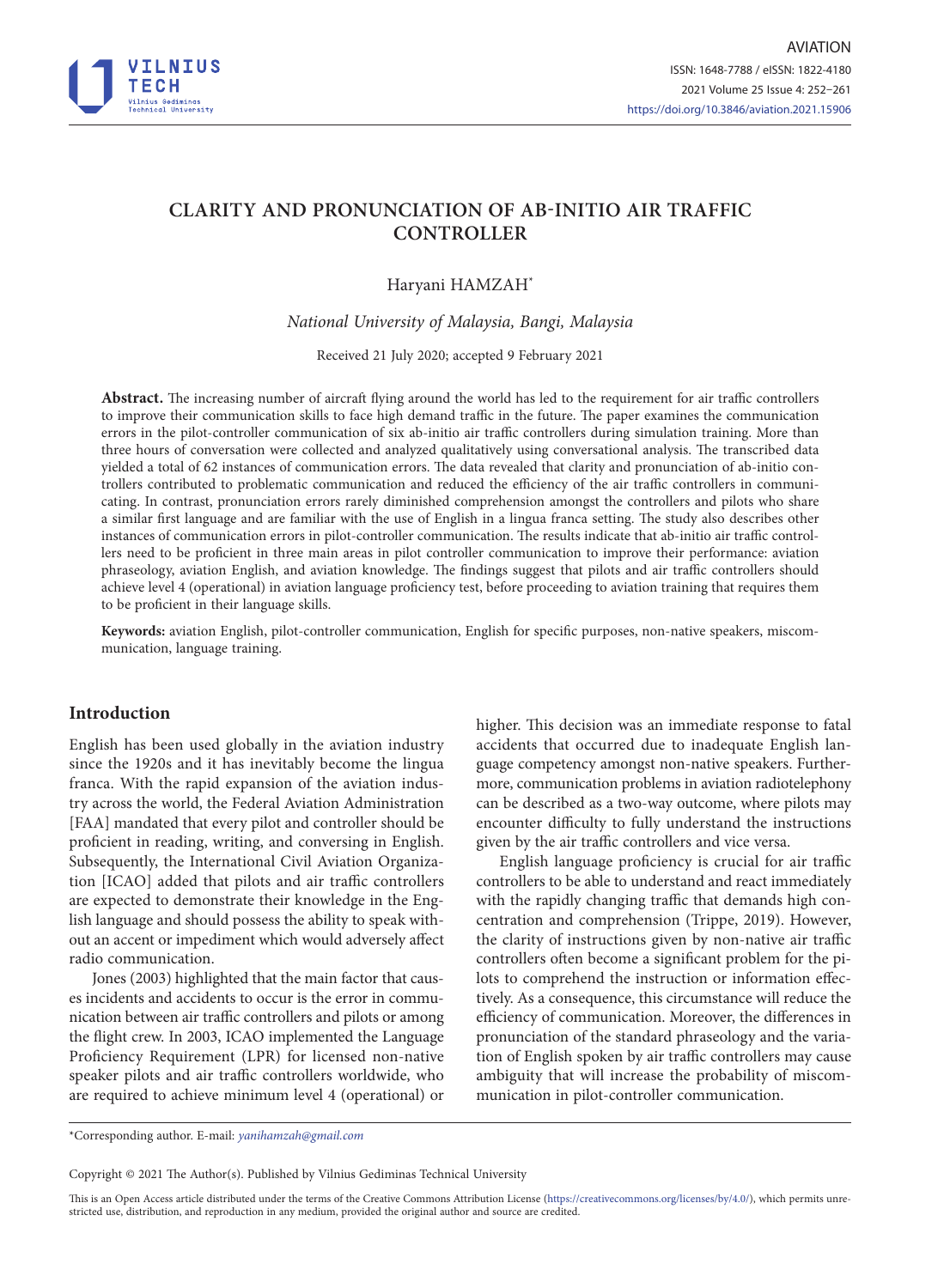#### **1. Background**

Aviation language is justified to be precise, accurate and clear (Barshi, 1997; Mitsutomi & O'Brien, 2003). Air traffic controllers and pilots are required to communicate with clarity to avoid uncertainty in conversations. Hazrati (2015) and Hamzah and Wong (2018) recommend for air traffic controllers and pilots from different *lingua franca* to accommodate each other to improve their understanding. Campbell-Laird (2004) postulates that aviation language depends significantly on the context and shared phraseology, which contrasts from general or conversational English. Aviation English is often disjunctive and abbreviated, which is guided with a standard protocol and procedure, while the communication follows the standard phraseology authorized by the ICAO. Although the flow of conversation in aviation communication is predictable for both pilots and air traffic controllers, there are always internal or external factors that require the communication to deviate from a standard conversation. Therefore, pilots and controllers must improvise and converse beyond the standard phraseologies (Tajima, 2004).

In the event of unprecedented situations, the probability for the pilot and controller to use non-standard or beyond standard phraseology is high. Thus, the choice of word, clarity, and pronunciation of the spoken words should be appropriate, concise, and precise for the situation. Currently, many pilots and controllers operating around the world comprise of non-native speakers rather than native speakers (Borowska, 2018). As a result, it should become a custom for both pilots and air traffic controllers to consider (1) the level of language proficiency of the other participants, and (2) level of complexity of the instruction or request given. The linguistic competency of native speakers and non-native speakers plays a significant role in pilot-controller communication. Earlier research done by Howarth (1998) showed that phraseologists agreed that the linguistic competence of a native speaker has an enormous and significant phraseology component. This can be seen through non-standard communication in pilot-controller conversation, whereby native speakers tend to have a better arrangement of competency with correct pronunciation compared to non-native speakers, as non-native speakers often struggle to arrange their sentences and face difficulty in pronunciation. However, from an operational perspective, miscommunication in pilot-controller communication can occur for both native English speakers and non-native English speakers (Kim & Elder, 2009; Douglas, 2014). Non-native English speakers, however, work twice as hard to improve their proficiency as aviation English demands them to be able to think and speak with an appropriate speed to accommodate highdensity traffic conditions. Estival and Molesworth (2012) suggested that communicating via the radio in general aviation is even more challenging for non-native speakers of English, who needs to be proficient not only at a second language but also in the language of aviation English to communicate.

#### **2. Pronunciation and clarity in aviation language**

Cardosi et al. (1998) proposed ways to reduce the communication errors between pilots and controllers. They suggested that the controllers should be encouraged to speak slowly and clearly. In their study, they discovered that pilots are more likely to make errors in their read-back when controllers gave complex instructions in a rapid speaking voice. The study also reveals that the complexity of the instruction has a direct impact on the pilot's ability to complete their read-back successfully. Pilots tend to give correct read-back to a less complex instruction given by the air traffic controller. Estival and Molesworth (2012) stated that the miscommunication due to phonology and pronunciation leads to incongruity between the message intended by the speaker, and what has been interpreted by the hearer. Consequently, miscommunication in the pilotcontroller communication will occur. For instance:

- ATC instruction to a pilot:
- 1. Pass to the left of the tower;
- 2. Pass to the west of the tower.

In the above instruction, the pilot could have misheard the instruction in (1) as (2), which means two different sides of the tower.

Though pilot-controller communication is mostly predictable, Barshi (1997) believed that non-routine communication increases the controllers' workload and will reduce their efficiency in completing a task. Past studies have focused on a specific event of communication and accident or incident reports, rather than routine communication (Drury & Ma, 2002; Tajima, 2004; Boschen & Jones 2004; Cookson, 2009). Actual communications will have numerous unpredicted instructions and errors that may be resolved by controllers and pilots before any fatal incident occurs (Morrow et al., 1993; Kim & Elder, 2009; Molesworth & Estival, 2015). Even though customary repair strategies and corrections have been practiced globally, no right approach to this problem has yet been established. A necessary measure should be taken to improve radiotelephony communications and investigate the root of the problem.

It is undeniable that human error will always be the most significant factor that needs to be taken into consideration in aviation communication. Research regarding the inaccuracies of the message from both controllers and pilots have been conducted by Barshi and Farris (2013) and Hamzah and Wong (2018). These studies indicate that inaccuracies and vague instructions often occur from multiple causes, which is not due to the message length and complexity given by the controllers only. The task factor is also rated as one of the factors that contribute to the error in "read-back" or "no read-back". In this situation, the controller needs to listen and repair the error by stressing on the correct instruction. ICAO recommends that every air traffic controller and pilot should possess proficient language ability, in addition to being well-versed with standard aviation phraseology.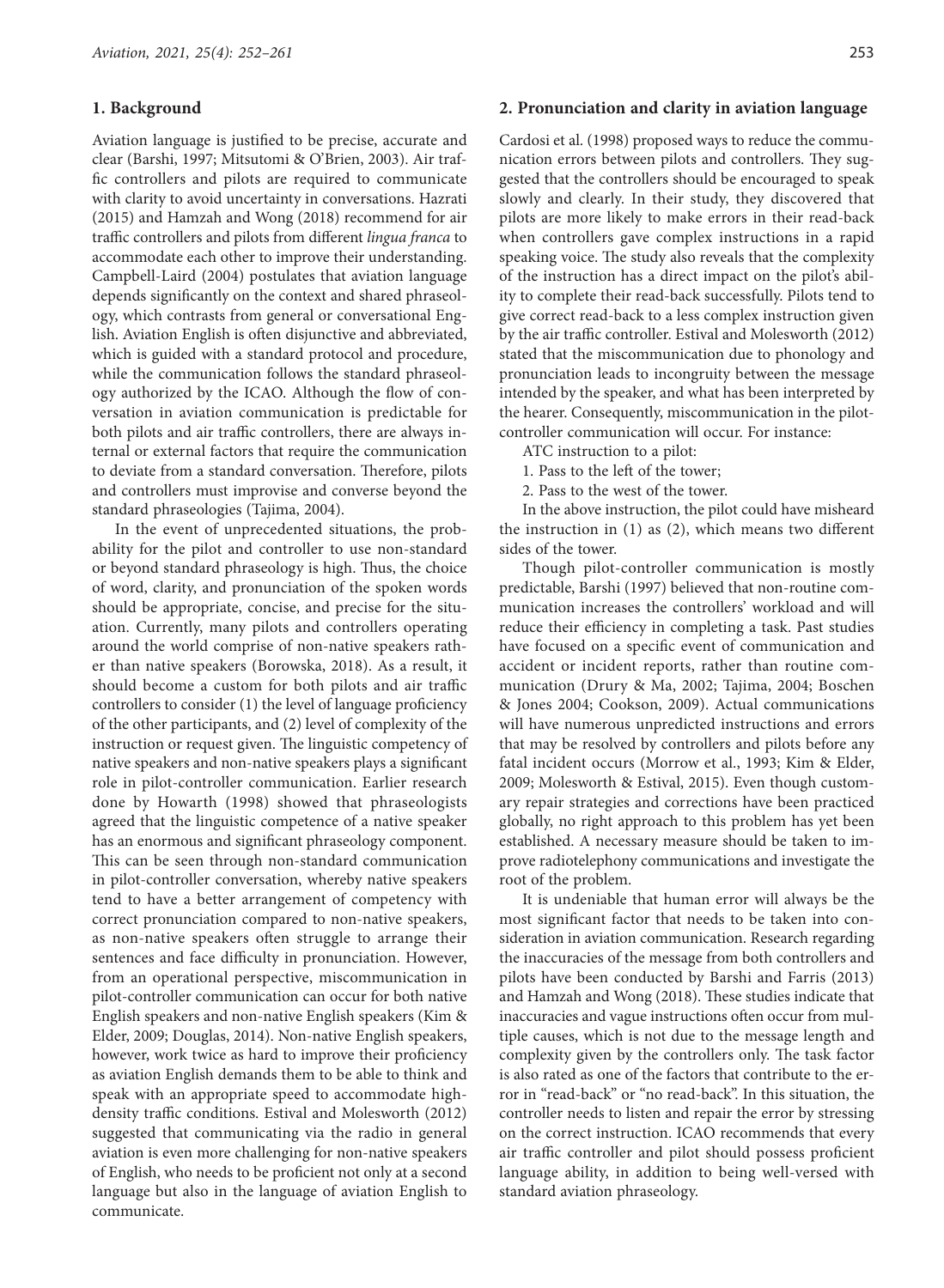## **3. Aviation English test**

The Aviation English language test is conducted with the main purpose of discovering the problems and challenges that exist in pilot-controller communication. Mitsutomi and O'Brien (2003) believe that it is now common knowledge that pilots and air traffic controllers must be communicatively competent in English as a language and not be well-versed in only the specialized jargon used in pilotcontroller communications. This awareness has initiated an urgent need for English language proficiency standards to be established both locally and globally. Pilots and controllers must be proficient in the English language, especially those who are non-native speakers.

The test consists of six areas of language use: pronunciation, structure, vocabulary, fluency, comprehension, and interactions. A survey on aviation tests was conducted to determine the requirement of the language proficiency and the type of language test validation available in aviation English. As stated by Alderson (2010), all the tests that were conducted in the aviation context had failed to meet the minimal standards of quality of aviation English language proficiency. He further concluded that the significance of insufficient language tests being made available for pilots, air traffic controllers and other aviation personnel are almost too terrifying to contemplate. It is also a massively disconcerting revelation that until today, ICAO has not chosen to approve or disapprove any test related to aviation English. Furthermore, ICAO is responsible to adhere to the standard of English proficiency of an organization that is involved in language testing for aviation. Aviation English tests should be conducted by one designated organization that can ensure the standard of test is reliable, respectable, and conducted by qualified testers.

## **4. The present study**

Early research in aviation communication have concentrated on equipment error and maintenance problems due to language barriers amongst non-native speakers and their respective countries. Since ICAO implemented English language proficiency tests, there is a significant increase in research regarding pilot and controller communication and language testing. However, studies focusing on air traffic controllers' linguistic perspective in aviation communication is inadequate. Hence, the aim of this study is to examine if the clarity and pronunciation of aviation English influence the controller's efficiency to complete their task. Apart from that, additionally, the intends of the study is to investigate other factors that could cause communication error in pilot-controller communication.

## **5. Methodology**

This research is qualitative based. It is conducted based on the audio data obtained from the Malaysia Aviation Academy (hereafter "MAVA") aerodrome control simulator training from February 2014 until May 2014. The study is focused on the clarity and pronunciation of ab-initio air traffic controllers in Malaysia. Since the researcher is familiar with the content and procedure of the simulation due to her work experience as an air traffic controller, she was able to transcribe the audio data systematically to fulfil the objective of this study.

Once all the simulations were completed, interviews were conducted to avoid any trepidation on the participants. There were six samples of audio recording and approximately 35 minutes for each session. To avoid any violation of confidentiality, the instructors and ab-initio controllers remained anonymous. The audio recordings were labelled as Controller A, Controller B, Controller C, Controller D, and Controller F. The interviews were conducted with the instructors at a different time and places due to time constraints. The interviews were recorded and manually transcribed and analyzed. Both interviews were labelled as Alpha and Bravo, respectively. Since the interviews were only used as a reference to audio data, it was not necessary to include them in this report.

All ab-initio air traffic controllers have undergone the compulsory courses and training conducted by MAVA and were given an identical exercise to evaluate their competency. The controllers have similar educational backgrounds and a comparatively similar level of English proficiency. They had been introduced and exposed to the same aviation knowledge, and all of them were unfamiliar with aviation practice and terminology before entering MAVA. The instructors comprised of experienced and competent air traffic controllers that have been appointed by the Department of Civil Aviation Malaysia (now Civil Aviation Authority Malaysia).

#### **6. Data analysis**

The data analysis began by identifying instances of error in audio recording. Table 1 categorizes the types of errors that were identified. The table explains the type of errors from the audio recording. All the errors were counted manually, and the frequency was sorted accordingly. The secondary data was obtained via an interview with the instructor to identify the types of errors and to confirm the correct instructions or transmission that are appropriate for the communication problem. The findings were categorized into four categories adapted from past research findings (Burki-Cohen, 1995; Jenkins, 2000; Howard, 2008; Molesworth & Estival, 2015). The table explains the errors along with an example for each communication error, which represents the conceptual framework for this study.

#### **7. Findings and discussion**

In this section, the frequency distribution is discussed initially, followed by the types of errors that occur in pilotcontroller communication. The communication problems were categorized into four categories, which have been tabulated in the data analysis. All errors that are significant in this study were extracted and categorized appropriately.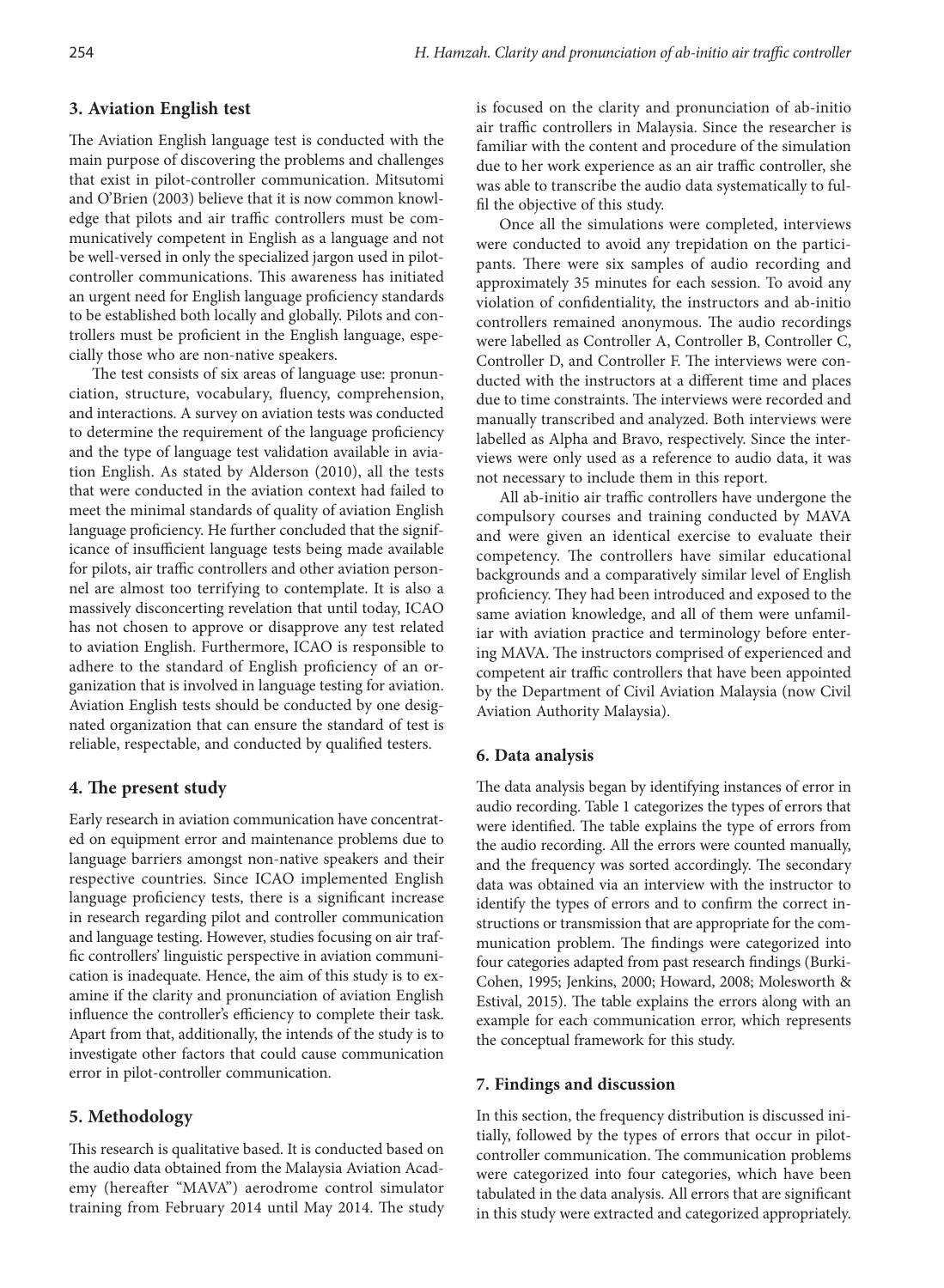| Type of error                                   | <b>Explanation and Example</b>                                                                                                                                                                                                                                                                                                                                                                                                                                                                       | Study                                                            |
|-------------------------------------------------|------------------------------------------------------------------------------------------------------------------------------------------------------------------------------------------------------------------------------------------------------------------------------------------------------------------------------------------------------------------------------------------------------------------------------------------------------------------------------------------------------|------------------------------------------------------------------|
| Inaccurate Read-back                            | Pilot read-back instruction given by the controller<br>incorrectly, it can be partially incorrect or only a specific<br>part of the transmission.<br>Example: Inaccurate read-back of flight level.<br>Controller: Express 762 cleared Bangkok via A464 flight<br>level 350 squawk 1223.<br>Pilot: Cleared Bangkok via A464 flight level 330 squawk<br>1223.                                                                                                                                         | (Burki-Cohen, 1995; Howard, 2008;<br>Molesworth & Estival, 2015) |
| Failure to Read-back                            | Pilot failed to reply to the controller transmission or<br>instruction.<br>Example: Failure to read-back by pilot.<br>Controller: Asian Express 5724, I have you in sight,<br>descend 2,000 reports downwind at maintaining level.<br>$Pilot: -$                                                                                                                                                                                                                                                     | (Burki-Cohen, 1995; Howard, 2008;<br>Molesworth & Estival, 2015) |
| Vague / Wrong<br><b>Instructions or Request</b> | Controller gives an ambiguous instruction to an aircraft,<br>which the pilot failed to understand clearly. Unclear<br>instruction or inaccurate information made by the<br>controller.<br>Example: Vague / Wrong instructions or request.<br>(either runway 26 or runway 27, no correction done by<br>pilot or controller).<br>Pilot: Pol 17 inbound runway 27.<br>Controller: Pol 17 report short final.<br>Pilot: Pol 17 two miles final runway 26 runway 27.                                      | (Burki-Cohen, 1995; Howard, 2008;<br>Molesworth & Estival, 2015) |
| Pronunciation or<br>Clarity                     | Communication that contains pronunciation error made by<br>the controller. For this study, pronunciation error could be<br>an error that cannot be fully understood by the pilot, or an<br>error in pronunciation that can be understood by the pilot<br>since there is familiarity between pilot and controller but<br>cannot be understood by others.<br>Example: Pronunciation error (base sound like west).<br>Controller: Indian 433 join long final report (base).<br>Pilot: Say again report? | (Jenkin, 2000)                                                   |

## **7.1. Overall frequency of errors in pilot-controller communication**

Table 2 presents the four categories that have been identified for this study. There were a total of 62 errors recorded with combination from six ab-initio controllers. The highest error was caused due to the vague or wrong information with 34% ( $n = 21$ ), while 31% ( $n = 19$ ) of the errors were due to pronunciation, followed by 24% ( $n = 15$ ) of the error due to incorrect read-back, and  $11\%$  ( $n = 7$ ) of the error due to failure to read-back.

|  | Table 2. Frequency distribution of error |  |
|--|------------------------------------------|--|
|--|------------------------------------------|--|

| Rank | Type of error              | Total | Percentage |
|------|----------------------------|-------|------------|
| 1.   | Vague / Wrong instructions | 21    | 34         |
| 2.   | Pronunciation error        | 19    | 31         |
| 3.   | Incorrect read-back        | 15    | 24         |
| 4.   | Failure to read-back       |       | 11         |
|      | Total                      |       | 100        |

## **7.2. Frequency errors distribution for ab-initio controllers**

As mentioned before, the participants comprise of nonnative speakers with similar language competency and the same level of education. Table 3 shows that although participants came from a similar background and have completed the same course at MAVA, they face different types of difficulties during the simulation. A total of  $26\%$  ( $n = 16$ ) of errors came from Controller A, who recorded multiple errors in every category, followed by Controller C, Controller E and Controller F at 19% (*n* = 12). Meanwhile, both Controller B and Controller D recorded the least errors in simulator exercise at 8% ( $n = 5$ ). Controller E had the most pronunciation errors. Despite having a different performance in the simulator exercise, all controllers completed their simulator session roughly at the same duration of time.

Although the simulator exercise may have been slightly different from the actual communication, the simulator training demonstrates changes in traffic flow from low traffic sequence which gradually shifted to high traffic sequence. As a result, controllers have to adapt to rapidly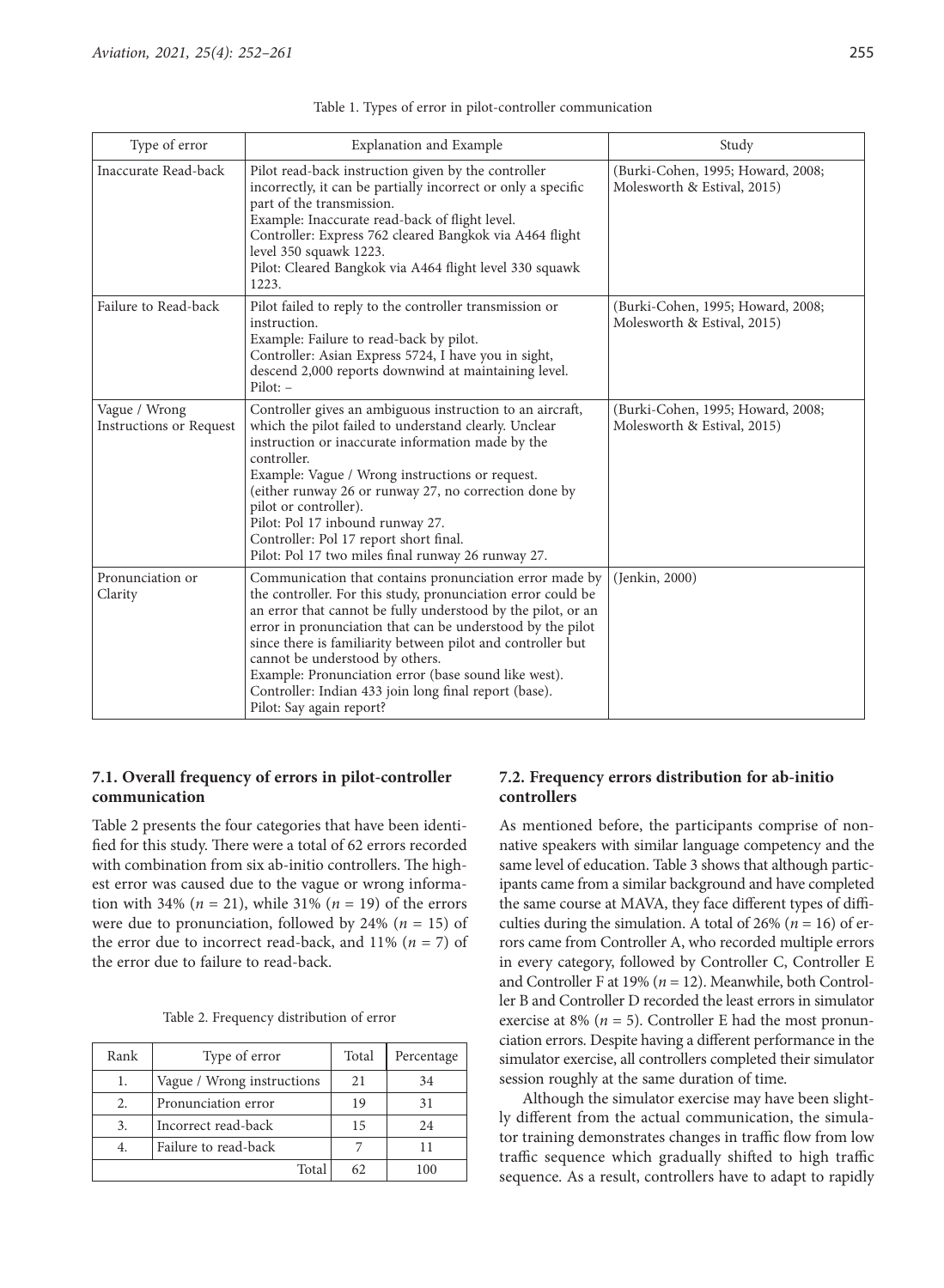| Type<br>Controller | Incorrect<br>read-back | Failure to read-<br>back | Vague<br>instructions | Pronunciation<br>error | Total | Percentage | Time, min |
|--------------------|------------------------|--------------------------|-----------------------|------------------------|-------|------------|-----------|
| Controller A       | 4                      |                          |                       |                        | 16    | 26         | 30        |
| Controller B       |                        |                          |                       |                        | 5     | 8          | 35        |
| Controller C       |                        |                          | 4                     |                        | 12    | 19         | 32        |
| Controller D       |                        |                          |                       |                        |       | 8          | 34        |
| Controller E       |                        |                          |                       |                        | 12    | 19         | 30        |
| Controller F       | 4                      |                          |                       |                        | 12    | 19         | 30        |
| Sum                |                        |                          |                       |                        | 62    | 100        | 191       |

Table 3. Frequency distribution of errors for ab-initio controller

changing traffic and use the correct instructions to regulate traffic successfully and safely. At this stage (final simulator exercise), it is important for them to be precise and anticipate all the possibilities that can occur during the simulation. The emergency exercise inserted by instructors is crucial to measure the controllers' competency. The decisions that were made during critical situations give the instructors a glimpse of the controller's critical thinking. As expected, most of the errors made by the controllers take place during high-density traffic and emergencies.

The findings suggest the controller knowledge in aviation phraseology, aviation language, and aviation knowledge influence the efficiency of the controller. Ab-initio controllers naturally lack experience and aviation knowledge. As a result, many face difficulties in forming complex instructions, especially when encountering unprecedented situations. Controllers with less proficiency in fundamental English language will take a longer time to react, and their instructions frequently become incomplete and vague to the hearer. Pilots will eventually request a repetition of the instructions, which increases the perturn in communication. In pilot-controller communication, air traffic controllers inevitably assume the role of the interlocutor, which requires intense and demanding radio practice compared to pilots. As a result, they will use lengthy and compact sentences with a faster speaking rate to accommodate heavy traffic sequences. Pilots, however, are susceptible to make mistakes and give inaccurate readback due to the length of the instructions and their lack of understanding (Barshi & Farris, 2013).

The result indicates that ab-initio controllers can improve their efficiency by adhering to standard phraseology and avoiding vague and incomplete instructions. Furthermore, they should improve their language ability and be extra attentive whilst handling heavy traffic. Controller B exhibited a higher English language proficiency and spoke clearly with no pronunciation error. Thus, the traffic operated smoothly with fewer hitches and repetition required by both pilot and controller.

## **7.3. Controller pronunciation problem**

This section discusses the pronunciation errors in pilotcontroller communication for ab-initio air traffic controllers by comparing instances of pronunciation error and incorrect read-back to investigate whether pronunciation hinders the understanding of the instruction delivered by controllers.

Pronunciation in aviation English is a consequential skill for pilots and controllers. Every uttered word needs to be clear, concise, and articulate. ICAO defines level 4 (operational) pronunciation as pronunciation, stress, rhythm, and intonation, which are influenced by the first language or regional variation, but only a few interfere with the case of understanding.

In Figure 1, Controller E has the most pronunciation errors at seven with two incorrect read-back, while Controller B has zero pronunciation error with two incorrect read-back. Controller A has almost the same ratio of errors; five pronunciation errors with four incorrect readback. The findings highlight the two main pronunciation problems that exist among the ab-initio controllers.

Most of the controllers face difficulty in pronouncing common English words rather than aviation-related words, which indicates that although aviation English contains lots of jargon and abbreviations, ab-initio controllers can pronounce them correctly. However, the result stipulates that controllers may be lacking in fundamental English proficiency, as suggested by Tajima (2004). Other evidence was seen during the exercise, where controllers performed respectably during light traffic sequences. However, as the traffic became heavier and more congested, the patterns of the controllers' speech became irregular and stuttered.



Figure 1. Results of pronunciation error and incorrect readback for Controller E, B and A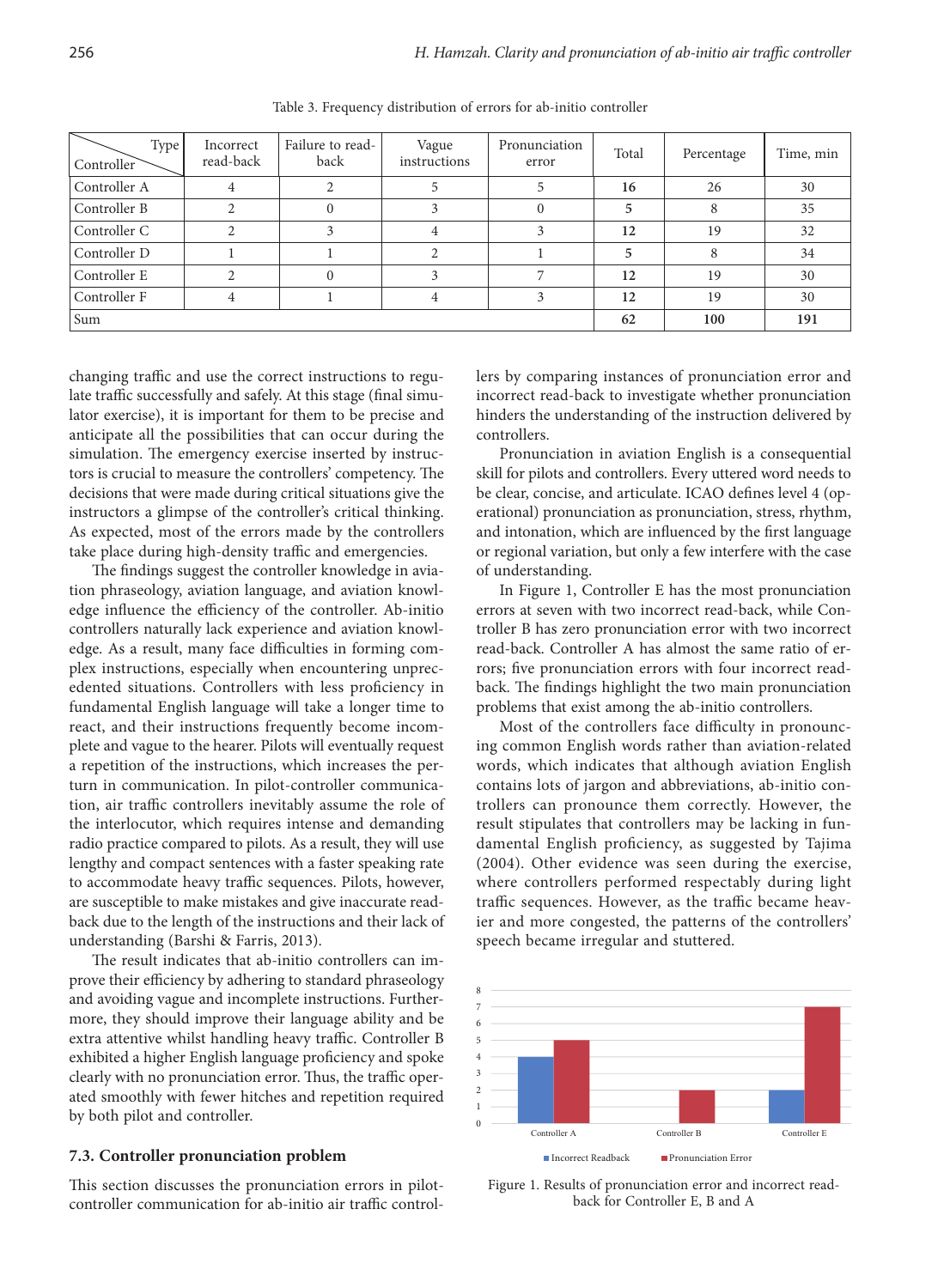Present results indicate that pronunciation errors made by the controller will affect the clarity of the instruction transmitted by the controllers. In pilot-controller communication, instructions with pronunciation error are prone to be deciphered differently by the hearer, instead of what the speaker intended. The instructions made by the controller are crucial in determining the outcome of the conversations. Therefore, the controller should pronounce every single word clearly with an appropriate speech rate to avoid ambiguity or vagueness in communication.

#### **7.4. Controller pronunciation and familiarity**

When comparing the error frequencies between Controller E and Controller B, the result reveals that pronunciation errors have little effect on instructions. However, given that all participants were non-native speakers and shared the same native language, this made them familiar with each other's pronunciation. Moreover, the instructors instructing the simulation training were also non-native speakers and spent months with the controllers at the simulator training center. This may be the factor that affects the instructor's assessment of the controller due to prolonged contact with the controllers. As shown in Figure 1, despite Controller E making numerous pronunciation errors, only two incorrect readbacks were recorded. Controller B had zero pronunciation error with two incorrect read-backs, similar to Controller E. The result indicates that the pilots were familiar with the controller's pronunciation and shared the same context with controllers who possess higher levels of understanding as they have similar pronunciation and understanding. Hence, the efficiency of the controller was not affected. However, this is far from real-life communication that involves foreign pilots with different culture and language backgrounds.

#### **7.5. Type of errors made by the controllers**

In the next section, each type of error affecting the efficiency of the controllers in the pilot-controller communication are discussed qualitatively by using related examples from the collected data. Table 2 presents the rank of errors that occurred in the simulation. For this study, "tower" represents the controllers' transmissions

| Line | Callsign | Information                                                                                                       |
|------|----------|-------------------------------------------------------------------------------------------------------------------|
| (1)  | XAX148   | Xanadu One Four Eight, will join ten miles<br>final                                                               |
| (2)  | AIC884   | Indian Air Eight Eight Four, seven thousand<br>feet cleared for take-off                                          |
| (3)  | Tower    | Indian Air Eight Eight Four                                                                                       |
| (4)  | Tower    | Nine Mike November Sierra Alpha cancels<br>hold, traffic is Airbus Three Four Six tracking<br>for final runway 27 |
| (5)  | 9MAVA    | Nine Mike Alpha Victor Alpha, ready for<br>departure                                                              |
| (6)  | Tower    | Nine Mike Alpha Victor Alpha, line-up<br>runway 27                                                                |

Table 4. Wrong instruction

while aircraft registration or call signs represent pilots' transmissions.

Vague or wrong instructions error ranked as the highest error. This type of error occurs when the controller gives either ambiguous, erroneous, or incomplete instruction that causes difficulties for pilots to comprehend the instruction correctly. Controllers must adhere to standard terminology and phraseology. However, if the situation is deemed to be crucial, the controller believes that switching to non-standard phraseology or language may improve pilot comprehension.

Table 4 illustrates communication between a controller and four different aircrafts: Air Asia X flight XAX 148, Air India flight AIC 884, 9MNSA, and 9MAVA. Flight XAX 148 was instructed to join at 10 miles final runway 27, while flight AIC 884 was given departure clearance. Immediately after delivering the departure clearance, the controller instructed 9MNSA to cancel current holding and give traffic information to the aircraft. Promptly, 9MAVA transmitted that the aircraft is ready for departure.

Line (4) controller was referring to Xanadu One Four Eight when giving out information to Nine Mike November Sierra Alpha. The controller gave the wrong information (Airbus Three Four Six) to the pilot, as the aircraft model is an Airbus Three Four Zero (A340). This particular error occurs during congested traffic, and the controller might not even realize the mistake. Giving wrong information could easily create confusion and miscommunication. The pilot of Nine Mike November Sierra Alpha could be looking at a different aircraft without realizing the error that had occurred. However, the pilot of Nine Mike November Sierra Alpha did not acknowledge the controller since no read-back was given.

Table 5 illustrates the communication between police aircraft flight Papa Oscar Lima 11 Echo and the tower. The controller instructed the pilot to report at Taipan. However, the controller was giving multiple positions for the aircraft.

Line (7) clearance given by the controller was vague, unclear, and confusing. Moreover, the word "confirm" was used unnecessarily. The controller continued with the clearance without waiting for a call sign identification by the aircraft. Furthermore, the controller gave inaccurate reporting point instructions; either "northeast of Taipan" or "north of Taipan". However, in line (8), the pilot readback as the north-west of Taipan because the designated holding point was the north-west of Taipan. The instructions given by controllers during high-density traffic became disarrayed and they seemed to be anxious and uncertain with their ability as the traffic built up.

Table 5. Vague instruction

|     | Line $\vert$ Callsign | Information                                                                                          |
|-----|-----------------------|------------------------------------------------------------------------------------------------------|
| (7) | Tower                 | Police One One Echo, confirm Police One<br>One Echo, report north east of Taipan, north of<br>Taipan |
| (8) | POL<br>11 E           | Police One One Echo, affirm, police one one<br>echo at North West of Taipan                          |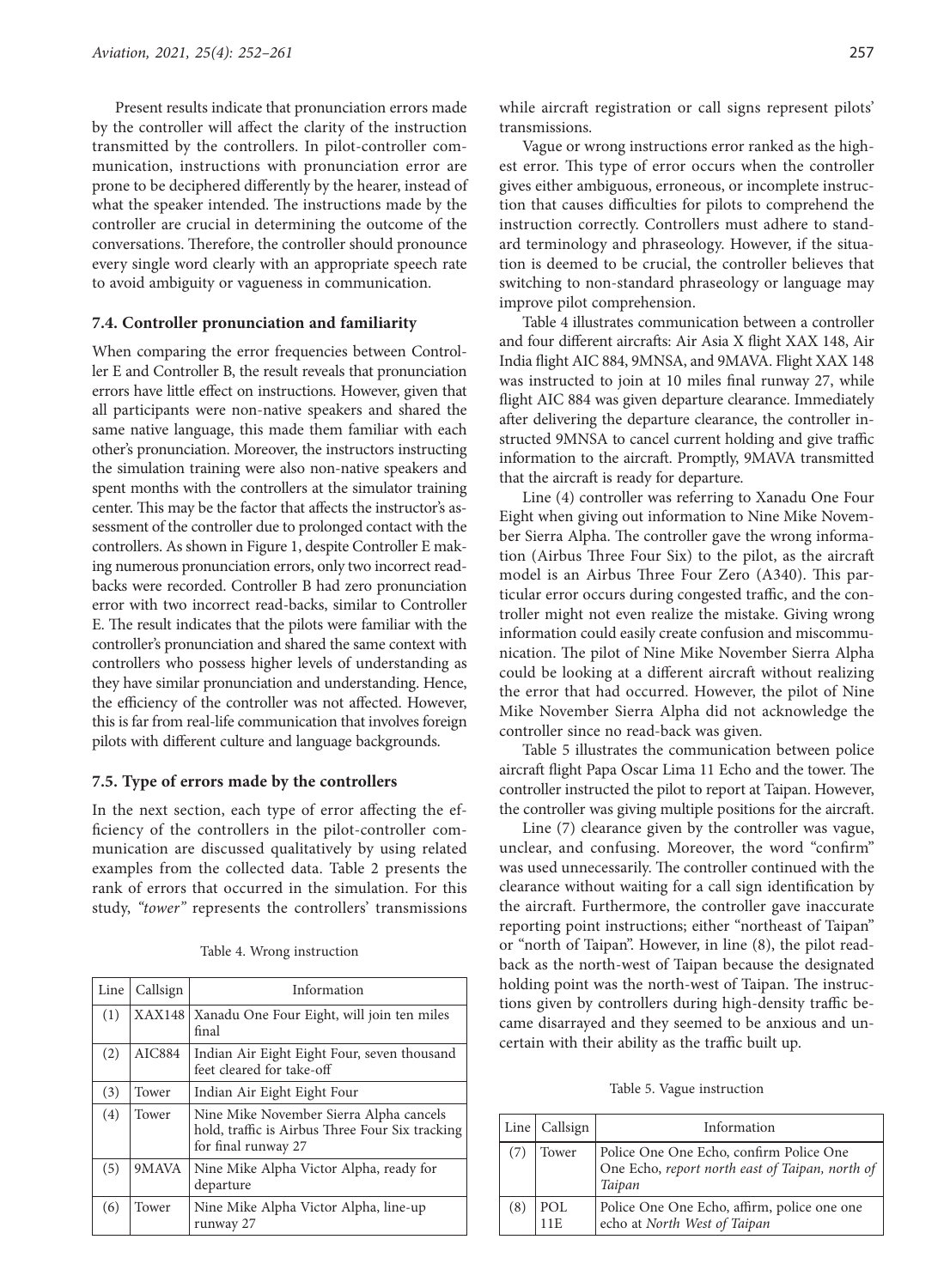The findings indicate that vague or wrong instructions led to confusion and miscommunication in pilot-controller communication. Controllers should remain calm and collected at all times, especially during high-density traffic to ensure all instructions are delivered clearly, concisely and adhere to standard phraseology.

Pronunciation error is the second source of error in pilot-controller communication. However, the error rarely creates confusion or misunderstanding for the pilot because of the L2 familiarity between the participants.

Table 6 illustrates the instruction by the controller to an aircraft call sign Nine Mike November Sierra Alpha. The controller instructed the aircraft to go to the northeast of Labu.

In Table 6, the instruction was for 9MNSA, where line (9) (a) was transmitted by the controller, while (9) (b) was believed to be the correct instruction, which is more appropriate and precise than line (9) (a). The instruction will have a different meaning because of a single pronunciation error; should the aircraft not enter east of *Labu*? The controller might have been influenced by L1 pronunciation, whereby "North" sounded like "Not". The findings suggest that although pronunciation error occurs frequently in conversation, the errors rarely influence the comprehension of the instruction. However, it can be surmised that pronunciation errors do reduce the overall pilot-controller communication performance based on the rise of per turn transmissions.

Table 7 exhibits the communication between the controller and 9MSME with inaccurate read-back by the pilot.

In Table 7 line (11), the pilot read-back the instruction given with an erroneous level, it was *one thousand five hundred feet* not *one thousand feet*. The pilot could have misheard the level, or the pilot expected to be cleared at one thousand feet. Although this situation may seem insignificant, it may cause a mishap during the exercise if the pilot proceeds with the wrong level. The controller cleared the pilot at one thousand five hundred feet, possibly due to another aircraft operating at one thousand feet. However, in line (12), the controller failed to acknowledge

Table 6. Pronunciation error

|     | Line   Callsign | Information                                             |
|-----|-----------------|---------------------------------------------------------|
| (9) | (a)<br>Tower    | Nine Sierra Alpha track direct to NOT east<br>of Labu   |
|     | (b)<br>Tower    | Nine Sierra Alpha track direct to North east<br>of Labu |

Table 7. Inaccurate read-back

|      | Line $\vert$ Callsign | Information                                                                                                                    |
|------|-----------------------|--------------------------------------------------------------------------------------------------------------------------------|
| (10) | Tower                 | Nine Mike Sierra Mike Echo cleared for<br>circuit and landing, one thousand five<br>hundred feet, right hand circuit runway 27 |
| (11) | 9MSME                 | Cleared for circuit and landing, one thousand<br>feet, right hand circuit runway 27                                            |
| (12) | Tower                 | Nine Mike Sierra Mike Echo request person<br>on board (POB) and fuel endurance                                                 |

the error and continued with the next transmission by requesting information on the total person on board and fuel endurance.

Table 8 below is the communication between an Air Asia Airline flight AXM 762 and tower. Tower delivered the flight clearance for AXM 762 as requested.

In Table 8, line (13) clearance was given to AXM762 by the controller. However, the read-back made by the pilot in line (14) was incorrect. The pilot read-back level cleared as *flight level 330* not *flight level 350,* as instructed by the controller (line (14)). The pilot could have misheard the clearance due to workload, which is customary for them as they have a long list of pre-flight checks. In the event of radio failure, a wrong final level can be dangerous since the aircraft is expected to climb to its final level. However, in line (15), the controller rectified the error by repeating the correct final level.

Both instances above exhibit clearances transmitted to an aircraft during start-up procedure. The findings highlight that incorrect read-back can occur during any traffic sequence, whether heavy, moderate, or low. In addition, errors can transpire even in non-complex and brief instructions.

The transmission made by a controller was never acknowledged by the pilot at any time during the communication. This problem often happens during moderate to heavy traffic, but rarely occurs in low traffic conditions.

The table below exhibits the communication between the tower and aircraft with Nine Mike November Sierra Alpha Charlie. The pilot failed to report on the downwind leg position during the circuit and landing exercise.

In Table 9, line (16) presents the controller's instruction to the pilot to report at the downwind leg position. In this context, the pilot failed to acknowledge that the transmission was received. Read-back is critical at a downwind leg position as the runway might be used by multiple aircraft. There were a lot of possibilities as to why the pilot failed to read-back. The pilot might not have heard the controller's instruction, or the pilot was too occupied with the aircraft's technical system, hence had missed the

Table 8. Wronged read-back

| Line | Callsign | Information                                                                                   |
|------|----------|-----------------------------------------------------------------------------------------------|
| (13) | Tower    | Asian Express Seven Six Two cleared<br>to Bangkok via A464, flight level 350,<br>squawk 1233  |
| (14) | AXM 762  | Asian Express Seven Six Two, cleared<br>to Bangkok via A464, flight level 330,<br>squawk 1233 |
| (15) | Tower    | Asian Express Seven Six Two, I said again<br>flight level 350                                 |

|  |  |  | Table 9. Failure to read-back in circuit |  |  |  |
|--|--|--|------------------------------------------|--|--|--|
|--|--|--|------------------------------------------|--|--|--|

|      | Line   Callsign | Information                                                 |
|------|-----------------|-------------------------------------------------------------|
| (16) | Tower           | Nine Mike November Sierra Alpha Charlie,<br>report downwind |
| (17) | 9MNSA           | -no transmission-                                           |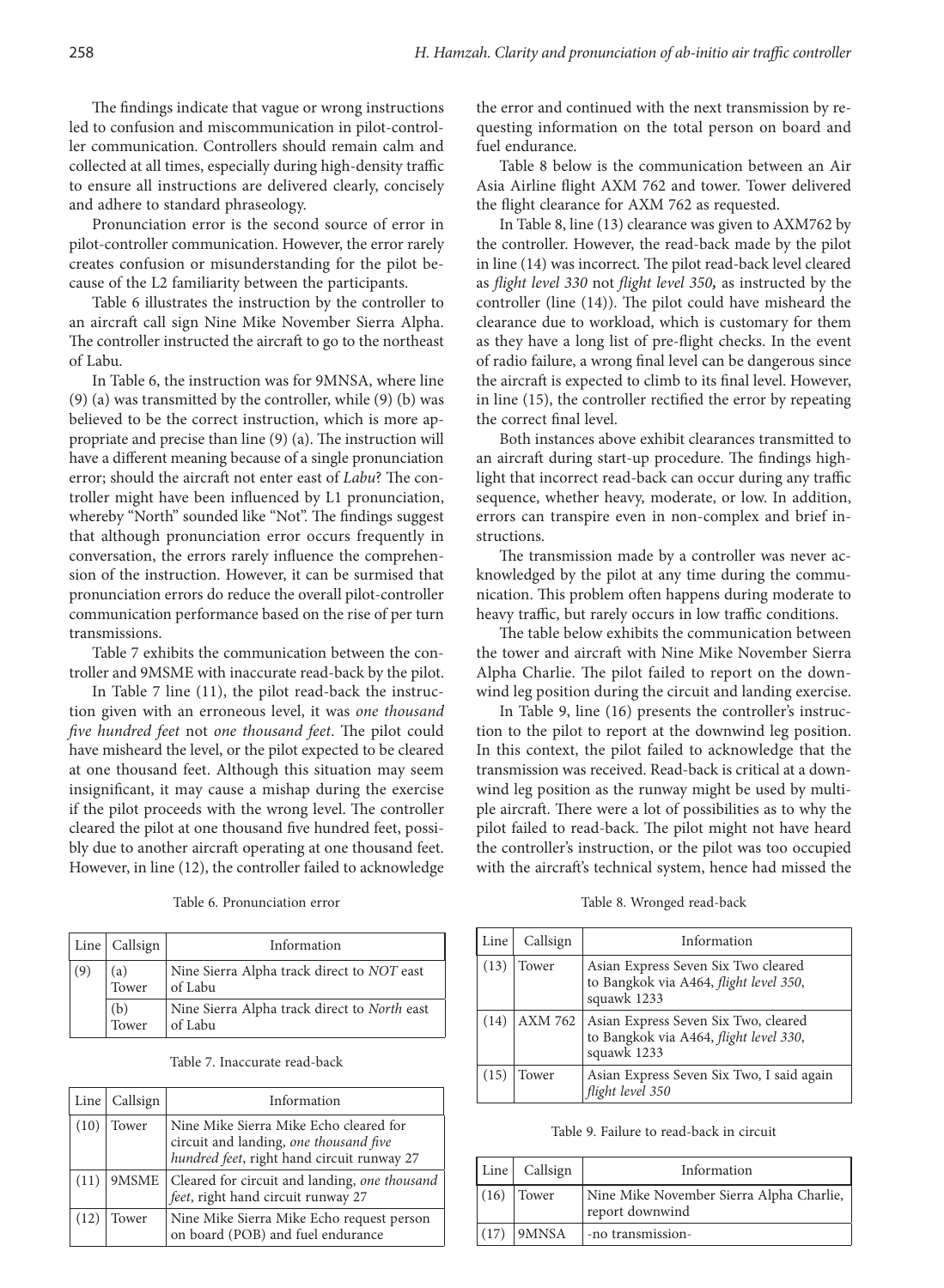transmission. An aircraft needs to report the downwind leg position, as stated in Standard Operating Procedure (SOP). Figure 2 presents the downwind leg position. It is a crucial position in which the pilot is either clear for final or instructed to hold due arrival or departure. If the controller is not aware of the aircraft's position, it may cause imminent danger. This situation could lead to a collision on the final approach or during base leg position.

Table 10 demonstrates the communication between the Indian Air IND 884 flight and the tower. Flight IND 884 failed to report when the aircraft passed six thousand feet, as instructed by the controller.

Line (18) shows that the controller instructed the aircraft to report when passing a specific level. The aircraft is leaving the tower control zone and transfer of control will take place on current radio frequency. Failure to do so will cause confusion and imminent danger. When an aircraft leaves a control zone, they need to switch to a different radio frequency, and the pilot will not be aware of the traffic condition on another control zone or control area. There is always a possibility for another aircraft cruising at the same level as the aircraft. Figure 3 illustrates that upon departure, the aircraft will enter the control zone (CTR) and will proceed to the control area (CTA) after passing a certain designated level or distance. The terminal control area (TMA) is an extended space and distance that could accommodate aircraft for departure and landing. The traffic will be more congested as the terminal control area is wider and higher.



Figure 2. Aerodrome Circuit Pattern (adapted from Delgado et al., 2009)

|      | Line   Callsign | Information                                                 |
|------|-----------------|-------------------------------------------------------------|
| (18) | Tower           | Indian Air Eight Eight Four, report passing<br>six thousand |
| (19) | 9MNSA           | -no transmission-                                           |



Figure 3. A schematic overview of a generic terminal airspace (adapted from Li, 2016)

Therefore, it is crucial for every aircraft to acknowledge when leaving the control zone or the control area.

The findings report that pilots need to acknowledge and follow the instructions given by the controllers at all times as every aerodrome or control area is different from one another. Therefore, pilots must anticipate and be prepared with the controller's instructions and clearances. Failure to heed or follow any instruction could lead to a communication error and susceptibility to incidents.

## **7.6. Air traffic controller efficiency and language proficiency**

This section discusses the errors that arise due to language proficiency of ab-initio controllers. Although this study focused on clarity and pronunciation, the findings reveal that language proficiency influences the efficiency of the ab-initio controllers. As the instructors implied, despite the practice of altering the emergency injected during the exercise for each controller, it does not change the exercise validity. The present data indicate that although all controllers completed their simulator exercise roughly at the same time, the per-turn communications was greater for controllers with higher communication errors.

Table 11 below demonstrates the communication between police aircraft flight POL 17 and the tower. The controller instructed the aircraft to taxi for stand Victor.

Line (20) shows that the pilot requested to return to the aerodrome (airport). The controller delivered the instruction for Police One Seven to taxi the aircraft to stand Victor five in line (21). However, the controller made an initial mistake by instructing the aircraft to Alpha. On the other hand, a correction was made within the same transmission as the controller realized the mistake. This action had reduced the amount of per-turn in communication.

Table 12 exhibits the communication between Malaysia Airline flight MAS 1 and the tower. The pilot

Table 11. Correction within same transmission

|      | Line   Callsign | Information                                                                                                         |
|------|-----------------|---------------------------------------------------------------------------------------------------------------------|
| (20) |                 | <b>POL 17</b> Police One Seven request to return to base                                                            |
| (21) | Tower           | Police One Seven return err taxi to Alpha,<br>correction, taxi to stand Victor five via<br>taxiway Alpha and Victor |

Table 12. Correction with additional transmission

| Line | Callsign         | Information                                                                                                                                                |
|------|------------------|------------------------------------------------------------------------------------------------------------------------------------------------------------|
| (22) | MAS <sub>1</sub> | Malaysian One ready for taxi                                                                                                                               |
| (23) | Tower            | Malaysian One taxi to holding point, taxi to<br>holding point Alpha One via taxiway Sierra,<br>Victor and Alpha                                            |
| (24) | MAS <sub>1</sub> | Malaysian One taxi to holding point Alpha<br>One via taxiway Sierra, Victor and Alpha                                                                      |
| (25) | Tower            | Malaysian One hold short at taxiway Victor,<br>err correction, Malaysia One correction<br>taxi to holding point Alpha One via Sierra,<br>Charlie and Alpha |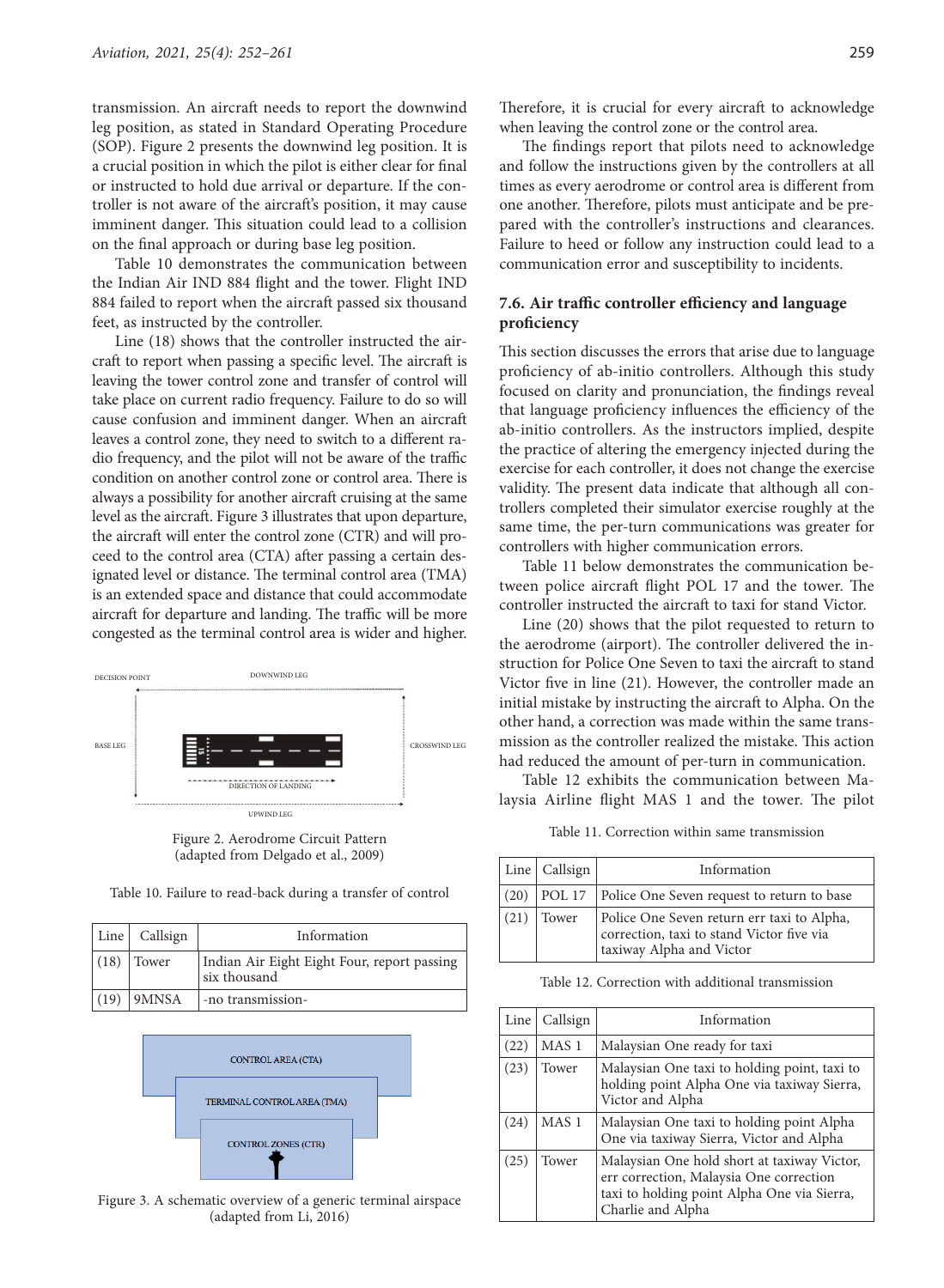transmitted that the aircraft was ready for taxi, and the controller immediately instructed the aircraft to taxi to the holding point Alpha using the standard routing. However, the controller then transmitted another clearance to the aircraft to hold at the current position before instructing the aircraft to continue taxi to the holding point Alpha.

Line (23) shows that the controller had instructed the Malaysian One to taxi to the holding point Alpha One through taxiway Sierra, Victor and Alpha. However, due to traffic congestion, the controller immediately gave another instruction to change the taxiway path of the Malaysian One. The correction was done in different transmissions, which increases the per-turn communication.

The findings conclude that the controller's efficiency does not only rely on the English language and aviation English proficiency but also aviation procedure and regulation to improve their competency. However, as the result shows, controllers with a higher level of language proficiency and enhanced knowledge of aviation will perform better in their task as they could adjust to the situation more readily.

#### **Conclusions and suggestions**

The result of this study reveals that communication errors in pilot-controller communication can occur in any part of the conversation in the radiotelephony. Furthermore, there are instances whereby the clarity and pronunciation of the controller's instructions do influence the efficiency of the communication. Situations such as unclear instructions, ambiguous messages, and mispronounced words or phrases often create problematic communication that could reduce the pilots' comprehension during the transmission. However, pronunciation rarely impacts comprehension amongst pilots and controllers who have similar pronunciations and share the same background.

The findings also indicate that controllers should use correct pronunciation to avoid any ambiguity that can reduce the clarity of communication. The data shows that ab-initio controllers will become agitated and uncertain in their instruction during heavy traffic, especially when the situation requires them to construct complex instructions. Although the complexity of instructions is not within the scope of this study, there is also evidence that ab-initio controllers face difficulty in conveying their instruction using proper transmission due to the limited ability to construct sentences in the English language. The controller's proficiency in the English language and aviation English is crucial in maintaining aviation communication safety. The present findings suggest that both pilot and controller should adhere to standard phraseology and be more attentive during high traffic conditions. The current study has given greater insight to the performance of the ab-initio controllers, specifically in non-native speaker settings. The result indicates that it is highly recommended that both ab-initio pilot and controller should achieve a certain level of language proficiency before they could proceed in aviation training (pilot and air traffic controller training),

which will require them to wield the language efficiently. The study summarises extensive aviation knowledge that includes various non-routine situations where aviation language training could increase the performance and competency of the ab-initio controllers. Communication adjustment and strategies could be included in aviation communication training for ab-initio pilots and air traffic controllers to improve competency. Furthermore, the concept of minimal English in intercultural communication could benefit the ab-initio controllers and pilots, which may provide a way for people to put their thoughts into words effectively across the language barrier. Additionally, fewer word options force speakers to choose and focus on essential matters rather than contemplating other lexical options. Future research should use a larger number of participants that include ab-initio pilots as it could provide in-depth data for analysis and further exploration of aviation communication training for non-native speakers.

#### **Acknowledgements**

The author would like to thank the Civil Aviation Authority of Malaysia (formerly Department of Civil Aviation Malaysia) for its support and providing data for this research.

### **References**

- Alderson, J. C. (2010). A survey of aviation English tests. *Language Testing, 27*(1), 51-72.
	- <https://doi.org/10.1177/0265532209347196>
- Barshi, I. (1997). *Effects of linguistic properties and message length on misunderstandings in Aviation Communication* [Unpublished Doctoral Dissertation, University of Colorado, Boulder].
- Barshi, I., & Farris, C. (2013). *Misunderstandings in ATC communication: Language, cognition, and experimental methodology*. Routledge.
- Borowska, P. A. (2018). A multilingual speaker in global aviation communication. *Journal of Research into Multilingualism*, *1*(1), 19–28.
- Boschen, A. C., & Jones, R. K. (2004). Aviation language problem: Improving pilot-controller communication. In *International Professional Communication Conference, IPCC 2004 Proceedings* (pp. 291–299).

- Burki-Cohen, J. (1995*). An analysis of tower (ground) controllerpilot voice communication, DOT/FAA/AR-96/41*. US Department of Transportation, Washington, DC. <https://rosap.ntl.bts.gov/view/dot/8641>
- Campbell-Laird, K. (2004). Aviation English: A review of the language of International Civil Aviation. In *International Professional Communication Conference, IPCC 2004 Proceedings* (pp. 253-261). <https://doi.org/10.1109/IPCC.2004.1375306>
- Cardosi, K. M., Falzarano, P., & Han, S. (1998). *Pilot-controller communication errors: An analysis of Aviation Safety Reporting System (ASRS) reports.* John A Volpe National Transportation Systems Center, Cambridge, MA.
- Cookson, S. (2009). Zagreb and Tenerife: Airline accidents involving linguistic factors. *Australian Review of Applied Linguistics*, *32*(3), 22.1–22.14. <https://doi.org/10.2104/aral0922>

<https://doi.org/10.1109/IPCC.2004.1375313>